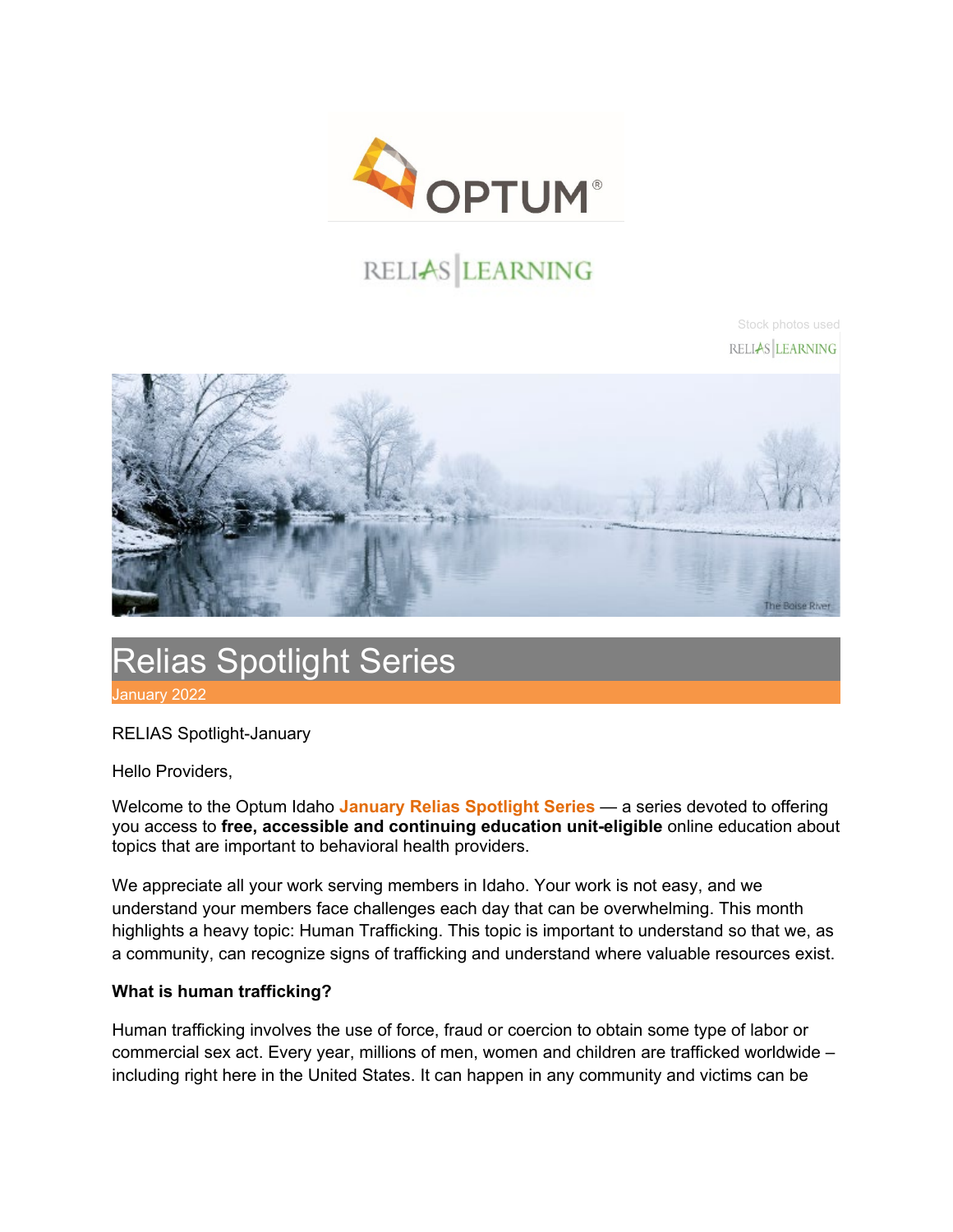any age, race, gender or nationality. Traffickers might use violence, manipulation or false promises of well-paying jobs or romantic relationships to lure victims into trafficking situations.



They look for people who are susceptible for a variety of reasons, including psychological or emotional vulnerability, economic hardship, lack of a social safety net, natural disasters or political instability. The trauma caused by the traffickers can be so great that many may not identify themselves as victims or ask for help, even in highly public settings.

## **Can human trafficking happen to any type of person or only to children?**

Human trafficking victims can be any age, race, gender or nationality, and they may come from any socioeconomic group.

### **Is human trafficking the same as sex trafficking?** No.

Sex trafficking exists, but it is not the only type of human trafficking. Forced labor is another type of human trafficking, as both involve exploitation of people. Victims are found in legitimate and illegitimate labor industries, including sweatshops, massage parlors, agriculture, restaurants, hotels and domestic service.

### **Is human trafficking and human smuggling the same thing?** No.

"Trafficking" is based on exploitation and does not require movement across borders. "Smuggling" is based on movement and involves moving a person across a country's border with that person's consent, in violation of immigration laws. Although human smuggling is very different from human trafficking, human smuggling can turn into trafficking if the smuggler uses force, fraud or coercion to hold people against their will for the purposes of labor or sexual exploitation. Under federal law, every minor induced to engage in commercial sex is a victim of human trafficking.



#### **What is Idaho doing to help?**

Idaho has established the Idaho Anti-Trafficking Coalition (IATC). Their website is: [https://idahoatc.org/,](https://idahoatc.org/) where community programs and resources can be found.